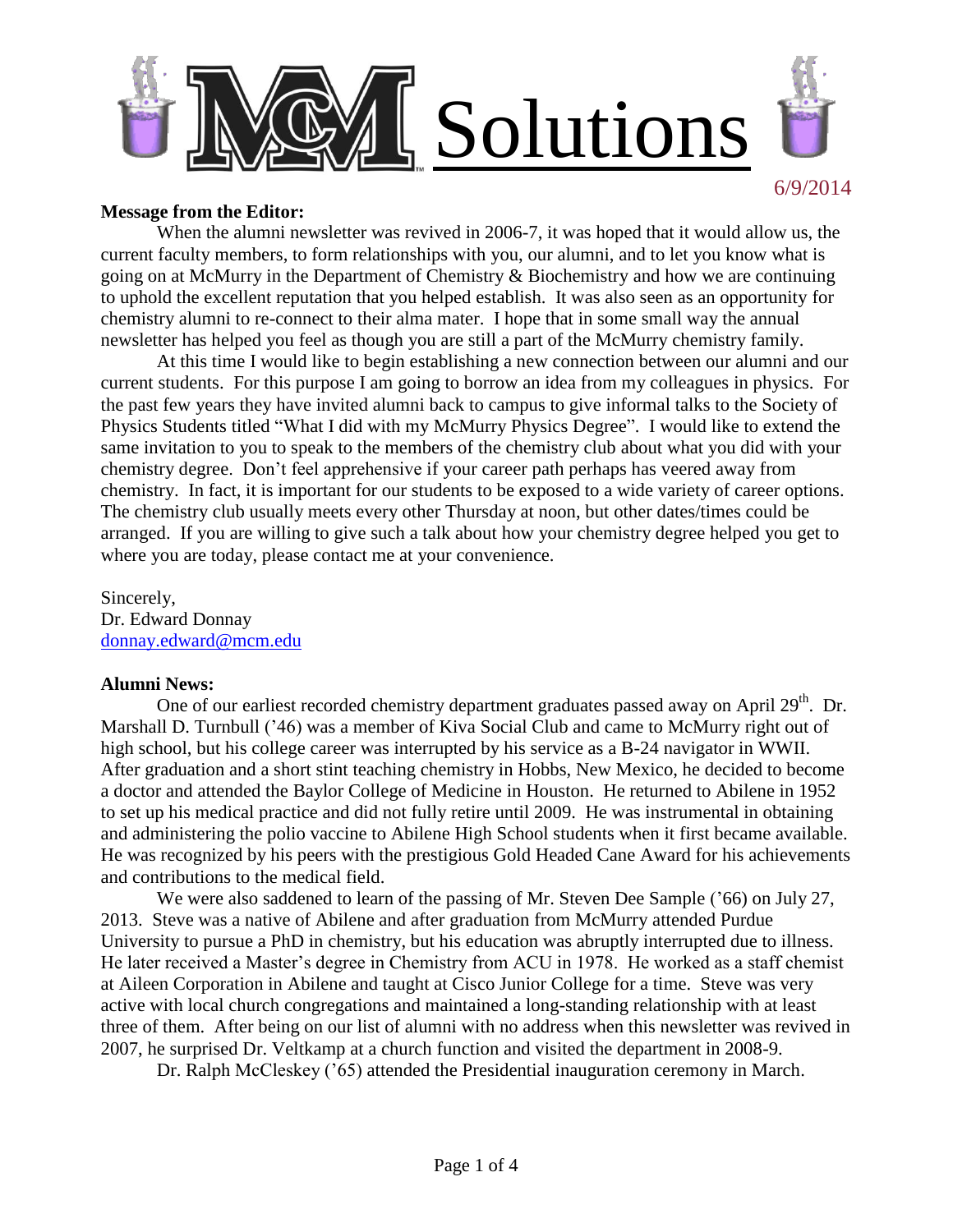Mr. Roger Allen ('74) and his wife stopped by the department in the summer of 2012 as they were passing through Abilene. Roger has worked for Dow Chemical for 39 years, first in the IT department and now with Inductively Coupled Plasma instruments.

Mr. Jon Rowland ('85) stopped by the department while celebrating his daughter's graduation as a Psychology/Criminology major. He lives with his family in Farmington, New Mexico, where he teaches high school chemistry. We enjoyed talking with them and showing them that while some things have changed, some things have remained constant in the science building.

We occasionally run into recent graduates in Abilene. Katie Neal ('10) has taken a position at the City of Abilene Environmental Laboratory. Brandon Randell ('10) continues to teach chemistry at both Cisco College and for the Abilene Independent School District at Cooper High School. He was voted by the Class of 2014 for the Faculty "C" Award (Teacher of the year). Erica (Rawls) Wilson ('11) and Amanda Genzling ('13) were both seen on the McMurry campus at graduation to celebrate with friends and family.

The McMurry Science/Math Advisory Board (SMAB) sponsored the second annual golf tournament this spring to benefit the math and science departments at McMurry. They are thinking of moving the event from Abilene to the Dallas/Fort Worth or San Antonio area next spring. If you would like to know more about this event or SMAB, you can find a link to their website on our webpage, [www.mcm.edu/chemistry](http://www.mcm.edu/chemistry) or contact the chair Dr. John Manning ('79) at [jmanning@sw.org.](mailto:jmanning@sw.org)

### **Departmental News:**

The department is happy to introduce four new graduates: Joshua Brooks, Brandon Copeland, Sara Ploetz, and Bradley Rowland! Josh Brooks is from Abilene and while earning his B.S. degree in Biochemistry he traveled to the Galapagos Islands and New York City as part of the Model UN program. He also worked two summers doing research with Dr. Donnay and shared the W. Norton Jones Scholarship. He is currently interviewing for jobs in the chemical industry. Brandon Copeland is a US Navy veteran who transferred to McMurry from Cisco College. He finished his B.S. degree in Chemistry in just two years while working to support his family. He plans to gain employment in local industry or obtain a teaching certification. Sara Ploetz is from San Antonio and was a member of the McMurry swim team while she obtained her B.S. degree in Biochemistry. She performed research with Dr. Shin in the summer of 2012 and shared the W. Norton Jones Scholarship; she is undecided about her future plans. Brad Rowland was a double major in Biochemistry and Biomedical Science and won the Outstanding Senior Award in both areas. Brad was a University Honors Program graduate (*magna cum laude*) who did research at the Texas Tech School of Pharmacy in Abilene under the direction of Dr. Irene La-Beck. He also served as president of the chemistry club. He plans to continue to work at the pharmacy school while he applies to graduate and professional schools.

The McMurry University Student Affiliates Chapter of the American Chemical Society (ACS) was awarded an Honorable Mention from the national organization for the 2012-13 academic year. The club last received an award from the ACS in 2007-8 for Meritorious Service.

We are happy to announce that Dr. Hyunshun Shin is returning to McMurry University after a one year leave of absence. Dr. Shin took leave to be with her new husband in Chicago where he works for the Federal Aviation Administration. Fortunately his job with the FAA was relocated to Texas and they are looking to move into a house in Abilene this summer. Dr. Shin has been a member of the McMurry Department of Chemistry since 2008 and teaches organic chemistry.

While Dr. Shin was away, Dr. Donnay switched over from teaching general chemistry to cover organic chemistry. Although trained in organometallics and having previously taught a few organic laboratories ten years ago at another school, it was a significant teaching challenge. New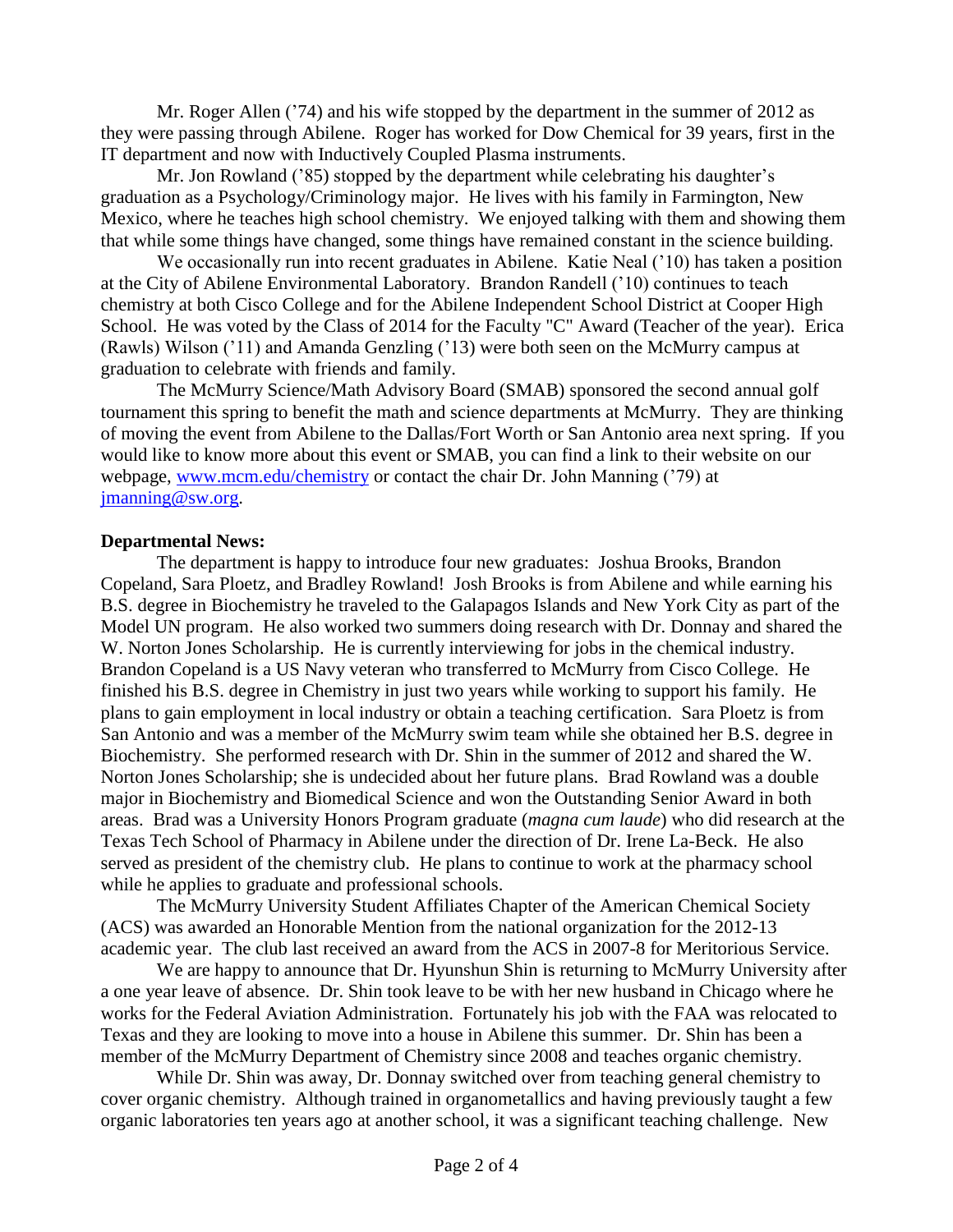department chair, Dr. Paul Pyenta, found Ms. Glenda Bowden to step in and teach general chemistry. Ms. Bowden recently retired from Jim Ned ISD as an elementary school principal, but she has a master's degree in chemistry and had previously taught high school chemistry for many years. We sincerely thank her for postponing her retirement and helping us in our year of need. Dr. Pam Veltkamp kept busy helping Glenda transition to teaching college level chemistry. We all survived the unusual circumstances caused by Dr. Shin's absence and we are looking forward to the usual chaos of a "normal" school year this fall. With Dr. Shin's return the department faculty will remain Drs. Veltkamp, Pyenta, Donnay, and Shin.

The department was successful in obtaining a three-year renewal of our Welch Departmental Grant for \$25,000/year that supports students and faculty doing research. The grant from the Welch Foundation is conditional on completion of an acceptable yearly report. This grant is essential for maintaining research activity in the department. Work being done under the Welch grant is described below.

This past spring, Dr. Veltkamp was involved in teaching the Leadership in Math and Science course with Dr. Ann Lewis, the geosciences instructor. The students in the course learn about scientific ethics and leadership qualities while participating in a laboratory project with a service component. This year the class focused on working with teachers at the private, non-profit Kenley School, a school near campus which enrolls students in first through eighth grade who have learning disabilities. The students in the Leadership class worked to find various hands-on science and math activities that would enable the Kenley students to better understand math and science concepts. Each of the McMurry students also taught at least one of their activities to the children at Kenley School.

Dr. Donnay and Dr. Tikhon Bykov in the Physics Department have almost finalized an agreement with the University of North Dakota to allow McMurry students to obtain an ABETcertified B.S. Degree in Chemical or Mechanical Engineering through mostly online courses while obtaining a B.S. Degree in Chemistry or Physics from McMurry University. Obtaining two bachelor's degrees simultaneously will take five years for a student to complete and students would have to spend one or two summer terms at UND taking engineering laboratory courses, but the agreement would represent the first certified engineering program in Abilene. The online engineering program at UND is designed to expand the opportunity to pursue engineering at smaller schools and may eventually grow to include civil, electrical, and petroleum engineering programs. If your career path after McMurry has led to experience in chemical engineering, we would like to hear your input on the establishment of this program.

## **Departmental Research:**

Drs. Veltkamp, Donnay, and Shin attended the 247<sup>th</sup> National American Chemical Society (ACS) meeting in Dallas in March with a group of seven students. The chemistry club applied for and received a travel grant from the national ACS organization to help defray expenses. Besides listening to informative scientific talks and browsing the wares at the exposition, the faculty and students visited Dealey Plaza, the JFK memorial, and the Old Red Museum of Dallas County. Senior Josh Brooks presented a poster about his work with Dr. Donnay entitled "Photophysical Properties of Chromium Tris-Diimine Complexes that Contain Ligands with Hydrogen Bonding Capability."

This summer the department has four undergraduate students conducting research on the Welch Foundation Departmental Grant. Dr. Hyunshun Shin will work with Damon Rose and Parker Coyle on projects targeting two enzymes: ornithine decarboxylase and histone deacetylase. Dr. Edward Donnay will be supervising two students part-time: C. Stephen Anyasor and Sophie Southwell. Both students just finished their freshman year and will be starting on synthetic projects